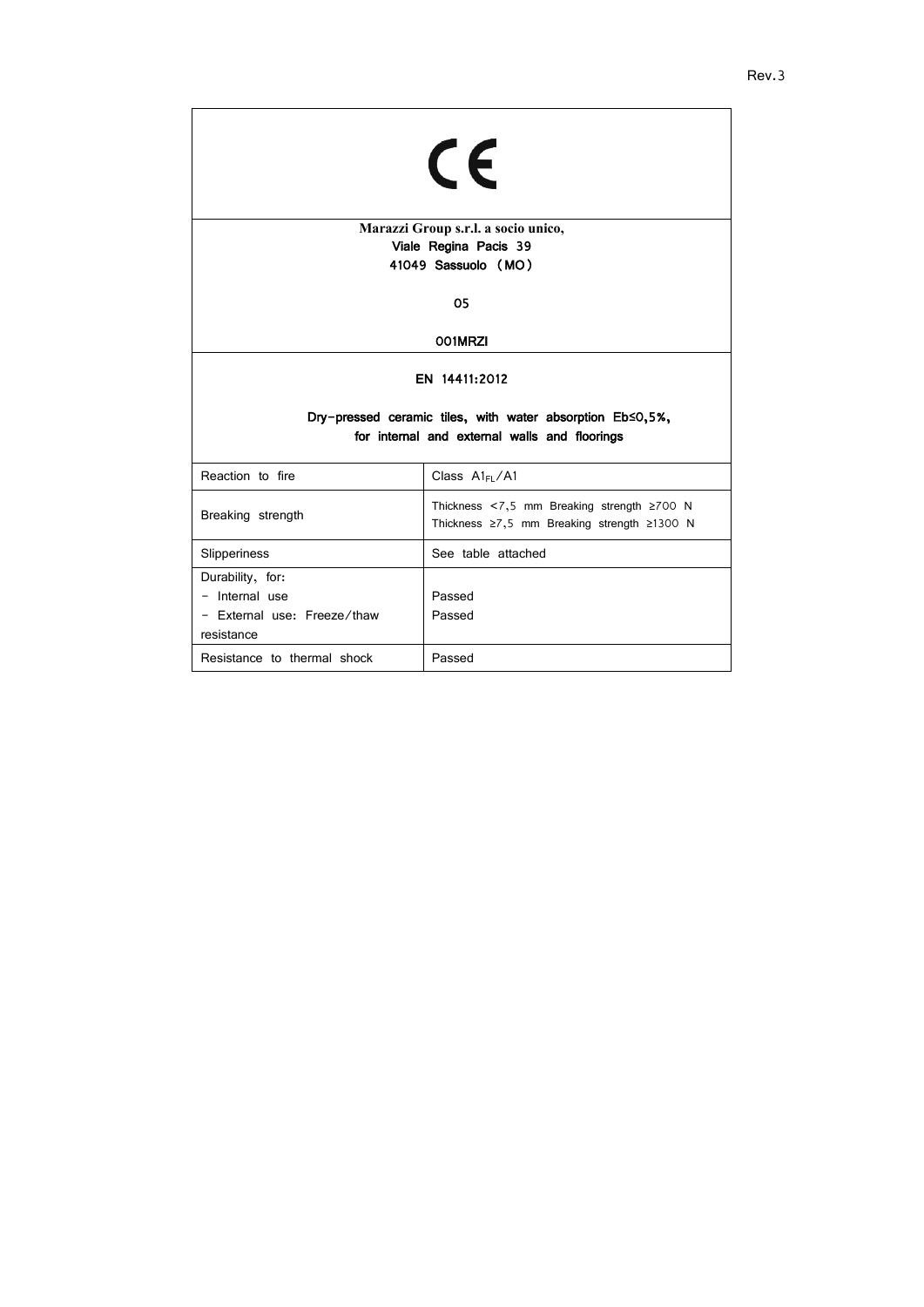| CE                                                                                         |                                                                                                                  |  |
|--------------------------------------------------------------------------------------------|------------------------------------------------------------------------------------------------------------------|--|
| Marazzi Group s.r.l. a socio unico,                                                        |                                                                                                                  |  |
|                                                                                            | Viale Regina Pacis 39<br>41049 Sassuolo (MO)                                                                     |  |
|                                                                                            |                                                                                                                  |  |
| 05                                                                                         |                                                                                                                  |  |
| 002MRZI                                                                                    |                                                                                                                  |  |
| EN 14411:2012<br>Dry-pressed ceramic tiles, with water absorption $0.5\%<$ Eb $\leq 3\%$ , |                                                                                                                  |  |
| for internal and external walls and floorings                                              |                                                                                                                  |  |
| Reaction to fire                                                                           | Class A1FL/A1                                                                                                    |  |
| Breaking strength                                                                          | Thickness $\lt$ 7,5 mm Breaking strength $\geq$ 700 N<br>Thickness $\geq 7.5$ mm Breaking strength $\geq 1100$ N |  |
| Durability, for:                                                                           |                                                                                                                  |  |
| - Internal use                                                                             | Passed                                                                                                           |  |
| - External use: Freeze/thaw                                                                | Passed                                                                                                           |  |
| resistance                                                                                 |                                                                                                                  |  |
| Resistance to thermal shock                                                                | Passed                                                                                                           |  |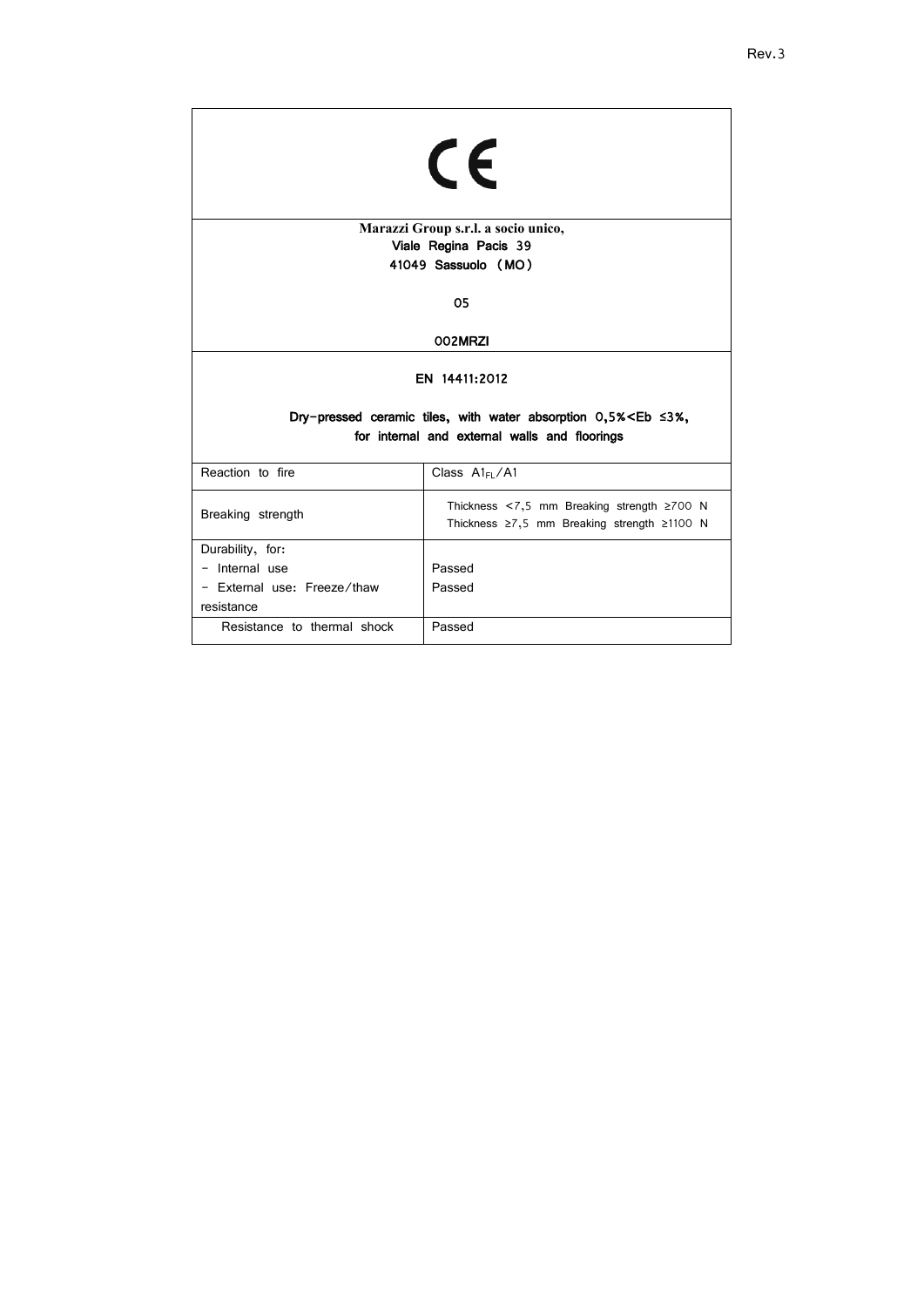| CE                                                                                                                        |                                                                                                 |  |
|---------------------------------------------------------------------------------------------------------------------------|-------------------------------------------------------------------------------------------------|--|
| Marazzi Group s.r.l. a socio unico,                                                                                       |                                                                                                 |  |
| Viale Regina Pacis 39<br>41049 Sassuolo (MO)                                                                              |                                                                                                 |  |
|                                                                                                                           |                                                                                                 |  |
| 05                                                                                                                        |                                                                                                 |  |
| 003MRZI                                                                                                                   |                                                                                                 |  |
| EN 14411:2012<br>Dry-pressed ceramic tiles, with water absorption 3% <eb <6%,<br="">for internal walls and floorings</eb> |                                                                                                 |  |
| Reaction to fire                                                                                                          | Class $Al_{FL}/Al$                                                                              |  |
| Breaking strength                                                                                                         | Thickness <7,5 mm Breaking strength $\geq 600$ N<br>Thickness ≥7,5 mm Breaking strength ≥1000 N |  |
| Durability, for:<br>-Internal use                                                                                         | Passed                                                                                          |  |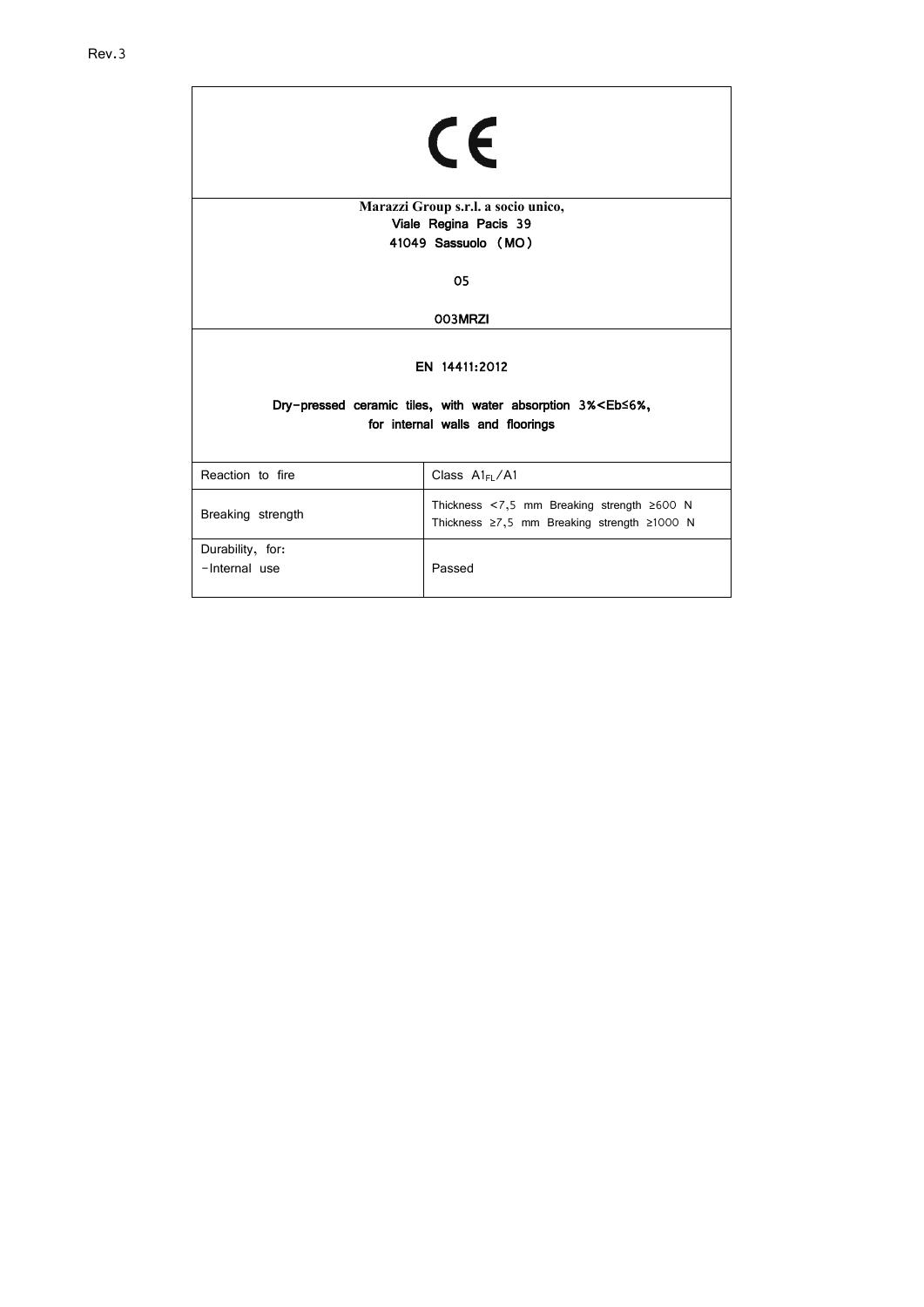| CE                                                                                              |          |  |
|-------------------------------------------------------------------------------------------------|----------|--|
| Marazzi Group s.r.l. a socio unico,                                                             |          |  |
| Viale Regina Pacis 39                                                                           |          |  |
| 41049 Sassuolo (MO)                                                                             |          |  |
| 05                                                                                              |          |  |
| 004MRZI                                                                                         |          |  |
| EN 14411:2012                                                                                   |          |  |
| Dry-pressed ceramic tiles, with water absorption 6% <eb≤10%,<br>for internal walls</eb≤10%,<br> |          |  |
| Reaction to fire                                                                                | Class A1 |  |
| Durability, for:<br>Internal use                                                                | Passed   |  |

| CE                                                                              |                                     |  |
|---------------------------------------------------------------------------------|-------------------------------------|--|
|                                                                                 | Marazzi Group s.r.l. a socio unico, |  |
|                                                                                 | Viale Regina Pacis 39               |  |
| 41049 Sassuolo (MO)                                                             |                                     |  |
| 05                                                                              |                                     |  |
| 005MRZI                                                                         |                                     |  |
| EN 14411:2012                                                                   |                                     |  |
| Dry-pressed ceramic tiles, with water absorption Eb> 10%,<br>for internal walls |                                     |  |
|                                                                                 |                                     |  |
| Reaction to fire                                                                | Class A1                            |  |
| Durability, for:<br>- Internal use                                              | Passed                              |  |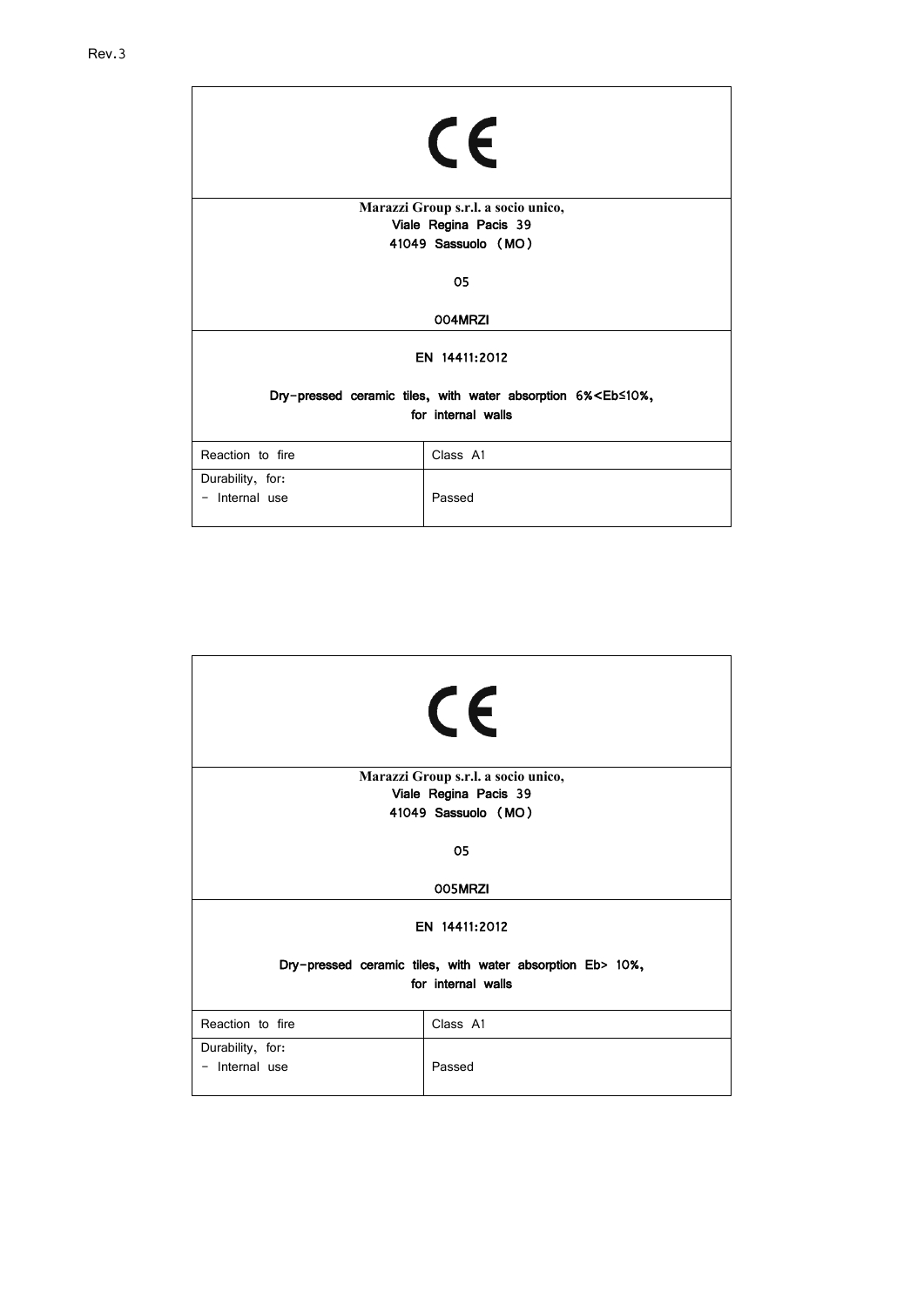| CE                                                                            |                                     |  |
|-------------------------------------------------------------------------------|-------------------------------------|--|
|                                                                               | Marazzi Group s.r.l. a socio unico, |  |
| Viale Regina Pacis 39                                                         |                                     |  |
| 41049 Sassuolo (MO)                                                           |                                     |  |
| 05                                                                            |                                     |  |
| 006MRZI                                                                       |                                     |  |
| EN 14411:2012                                                                 |                                     |  |
| Dry-pressed ceramic tiles, with water absorption 3% <eb≤6%,< th=""></eb≤6%,<> |                                     |  |
| for internal walls                                                            |                                     |  |
| Reaction to fire                                                              | Class A1                            |  |
| Durability, for:                                                              |                                     |  |
| - Internal use                                                                | Passed                              |  |

| CE                                                                                   |                                                                                                             |  |
|--------------------------------------------------------------------------------------|-------------------------------------------------------------------------------------------------------------|--|
| Marazzi Group s.r.l. a socio unico,                                                  |                                                                                                             |  |
| Viale Regina Pacis 39                                                                |                                                                                                             |  |
| 41049 Sassuolo (MO)                                                                  |                                                                                                             |  |
| 05                                                                                   |                                                                                                             |  |
| 007MRZI<br>EN 14411:2012<br>Dry-pressed ceramic tiles, with water absorption Eb>10%, |                                                                                                             |  |
| for internal walls and floorings                                                     |                                                                                                             |  |
| Reaction to fire                                                                     | Class $Al_{FL}/Al$                                                                                          |  |
| Breaking strength                                                                    | Thickness $<$ 7,5 mm Breaking strength $\geq$ 200 N<br>Thickness $\ge$ 7,5 mm Breaking strength $\ge$ 600 N |  |
| Durability, for:<br>- Internal use                                                   | Passed                                                                                                      |  |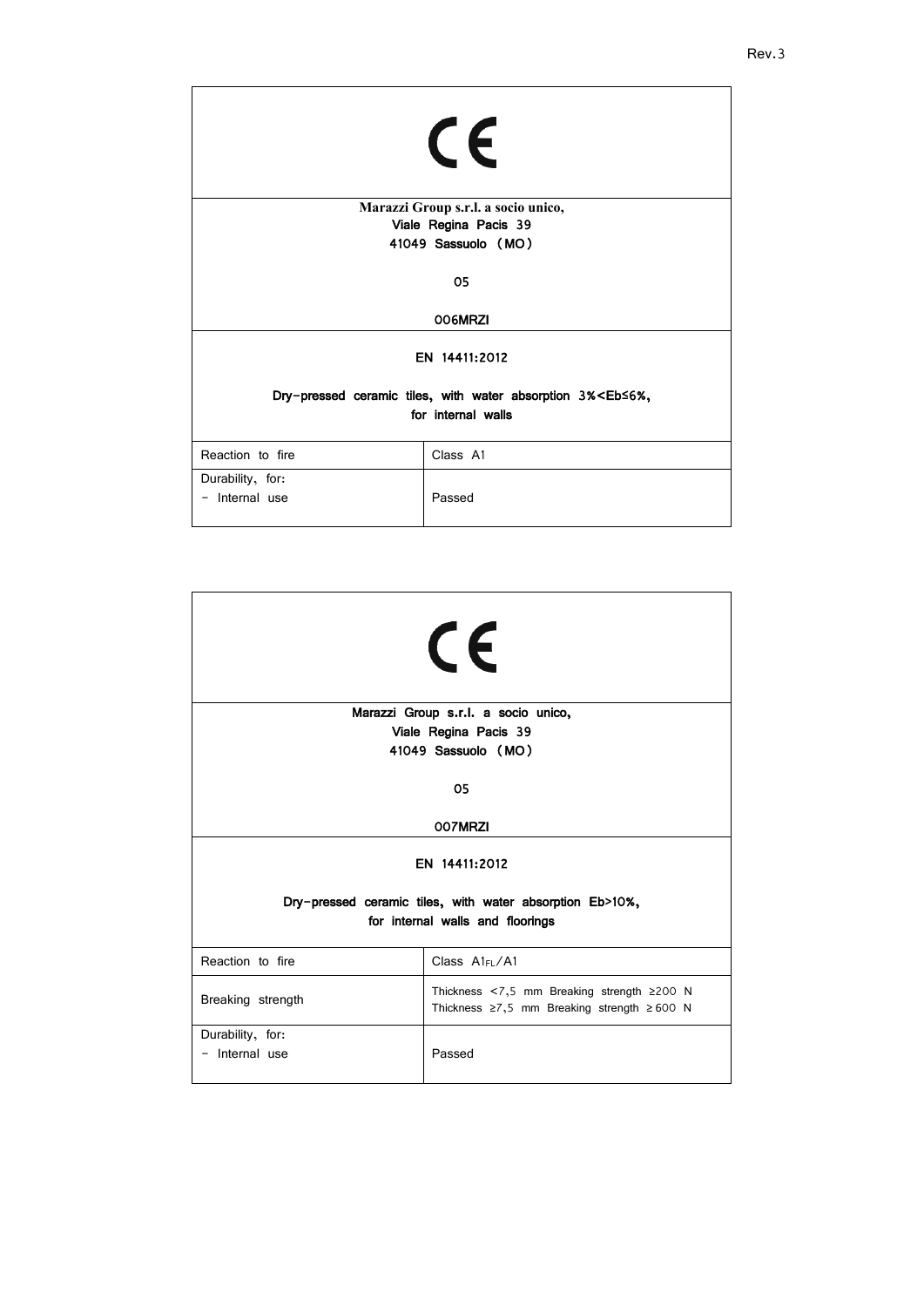| CE                                                                                                      |                                                                                                                 |  |
|---------------------------------------------------------------------------------------------------------|-----------------------------------------------------------------------------------------------------------------|--|
| Marazzi Group s.r.l. a socio unico,                                                                     |                                                                                                                 |  |
| Viale Regina Pacis 39                                                                                   |                                                                                                                 |  |
| 41049 Sassuolo (MO)                                                                                     |                                                                                                                 |  |
| 05                                                                                                      |                                                                                                                 |  |
| 008MRZI                                                                                                 |                                                                                                                 |  |
| EN 14411:2012                                                                                           |                                                                                                                 |  |
| Extruded ceramic tiles, with water absorption Eb≤0,5%,<br>for internal and external walls and floorings |                                                                                                                 |  |
| Reaction to fire                                                                                        | Class A1FL/A1                                                                                                   |  |
| Breaking strength                                                                                       | Thickness $\leq 7.5$ mm Breaking strength $\geq 600$ N<br>Thickness $\ge 7.5$ mm Breaking strength $\ge 1300$ N |  |
| Durability, for:<br>Internal use<br>- External use: Freeze/thaw<br>resistance                           | Passed<br>Passed                                                                                                |  |
| Resistance to thermal shock                                                                             | Passed                                                                                                          |  |

| CE                                                                         |                                 |  |
|----------------------------------------------------------------------------|---------------------------------|--|
| Marazzi Group s.r.l. a socio unico,                                        |                                 |  |
| Viale Regina Pacis 39                                                      |                                 |  |
| 41049 Sassuolo (MO)                                                        |                                 |  |
| 05<br>009MRZI                                                              |                                 |  |
|                                                                            |                                 |  |
| EN 14411:2012<br>Dry-pressed ceramic tiles, with water absorption Eb≤0,5%, |                                 |  |
|                                                                            | for internal and external walls |  |
|                                                                            |                                 |  |
| Reaction to fire                                                           | Class A1                        |  |
| Durability, for:                                                           |                                 |  |
| - Internal use                                                             | Passed                          |  |
| - External use: Freeze/thaw<br>resistance                                  | Passed                          |  |
| Resistance to thermal shock                                                | Passed                          |  |